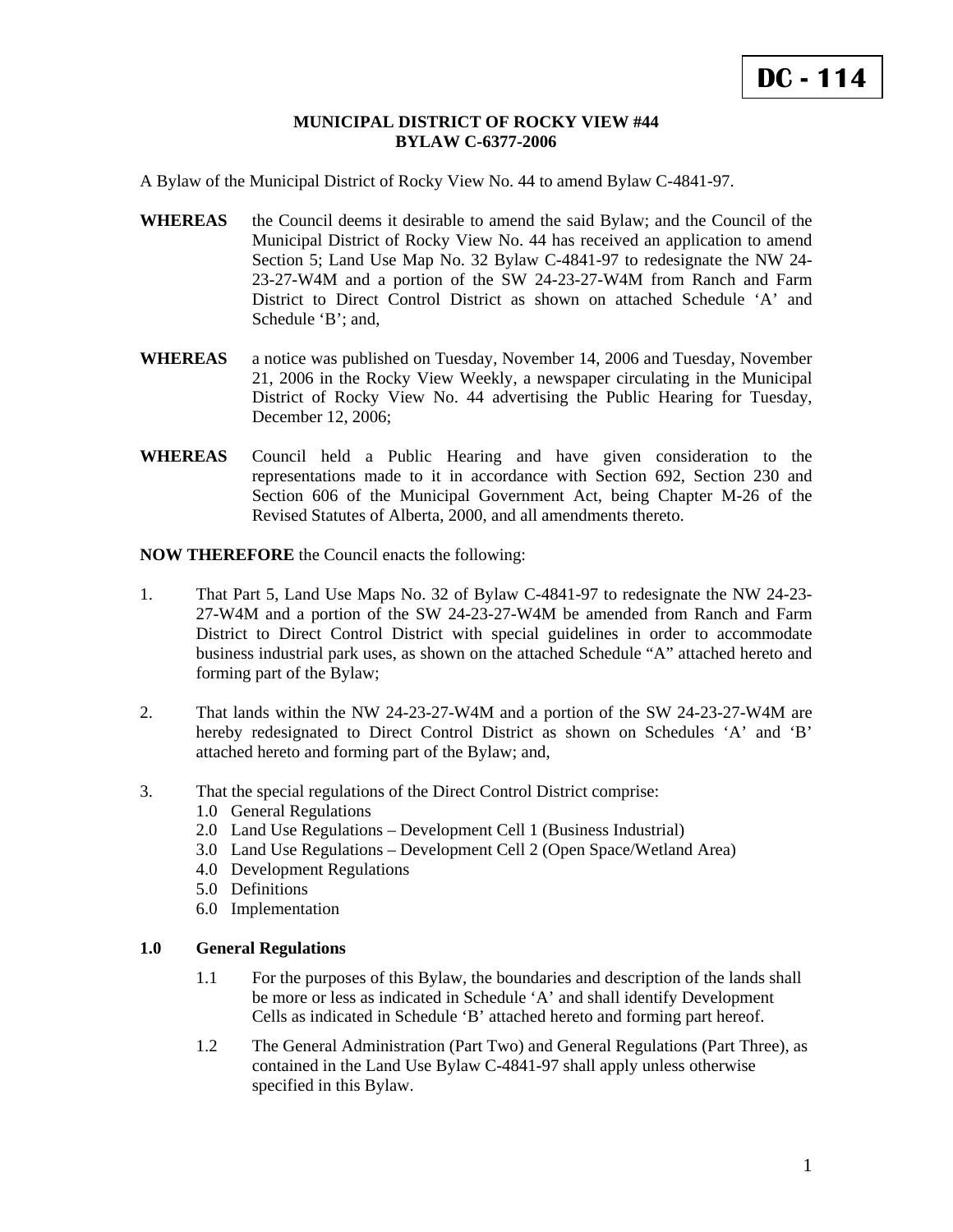- 1.3 That the Development Authority shall be responsible for the issuance of Development Permit(s) for the Lands subject to this Bylaw.
- 1.4 The Development Authority shall consider and decide on applications for Development Permits all for those uses which are listed as "Uses" by this Bylaw provided the provisions of Section 1 and 3 herein are completed in form and substance, satisfactory to the Municipality, except where specifically noted that Council approval is required.
- 1.5 In addition to the uses contemplated by Section 2.0.0 of this Bylaw, the following uses shall be allowed.
	- a) Roads necessary for access; and
	- b) Utility distribution and collection systems necessary to service the development.
- 1.6 All development upon the Lands shall be in accordance with all plans and specifications submitted pursuant to this Bylaw and all licenses, permits and approvals pertaining to the Lands.

## **2.0 Land Use Regulations** - **Development Cell 1** - **Business Industrial Area**

- 2.1 The purpose and intent of this Development Cell is to serve the residents of the Hamlet of Langdon and surrounding area by providing for a range of business / light industrial uses.
- 2.2 Uses
	- a) Agricultural Support Services
	- b) Animal Health Care Services
	- c) Auctioneering Services
	- d) Automotive Equipment and Vehicle Services
	- e) Cemetery and Interment Services
	- f) Commercial Communication Facilities Type "A", Type "B"
	- g) Drinking Establishment
	- h) Farmers Market
	- i) Garden Center
	- j) General Industry Type 1
	- k) Health Care Services
	- l) Indoor Participant Recreation Services
	- m) Light Manufacturing
	- n) Mini Storage
	- o) Offices
	- p) Outdoor Cafe
	- q) Outdoor Participant Recreation Services
	- r) Personal Service Businesses
	- s) Recreational Vehicle Storage
	- t) Restaurants
	- u) Warehouses
	- v) Warehouse Stores, excluding hazardous goods
	- w) Wholesale Outlets
	- x) Signs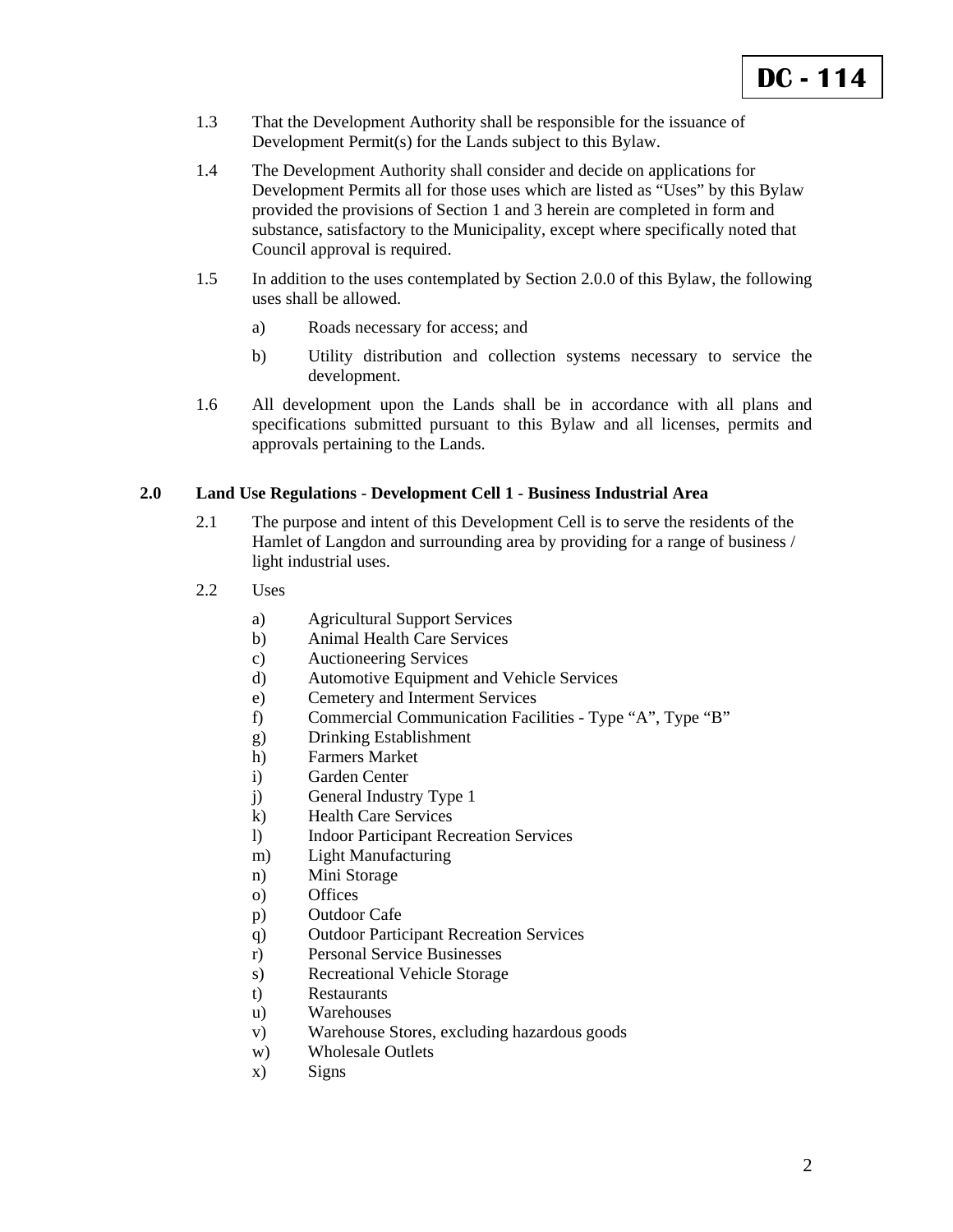# **DC - 114**

- 2.3 Minimum and Maximum Requirements
- 2.4 Minimum parcel size shall be 0.4 ha (1.0 ac)
- 2.5 Maximum parcel size shall be 8.09 ha (20.0 ac)
- 2.6 Yard, Front:
	- a) 6.0 m (19.7 ft) from any road
- 2.7 Yard, Side:
	- a) 10.0 m (32.8 ft) adjacent to Township Road 234 and all other internal roads
	- b) 6.0 m (19.7 ft) all other
- 2.8 Yard, Rear:
	- a) 20.0 m (65 ft) for all lots immediately adjacent to the Weed Lake Wetland
	- b) 8.0 m (26.2 ft) for all lots abutting the NE 24-23-27-W4M
	- c) 6.0 m (19.7 ft) all other
- 2.9 Maximum Building Height shall be 12 m (39.4 ft)
- 2.10 Maximum Height of Fence: 2.13 m (7.0 ft)
- 2.11 Landscaping and Screening Requirements
	- a) Pursuant to Section 3.1.4 of this bylaw, landscaping shall be provided in accordance with a Landscape Plan to be submitted to the Municipality upon application for a Development Permit.
	- b) Buildings less than 6 metres in height shall provide a minimum landscaped site area of seven (7) percent. Buildings greater than 6 metres in height shall provide a minimum landscaped site area of ten (10) percent.

# **3.0 Land Use Regulations** - **Development Cell 2** - **Open Space/Wetland Area**

- 3.1 The purpose and intent of this Development Cell is to provide for public access to recreation amenities and/or alignments for utility infrastructure.
- 3.2 Uses
	- a) Public Park
	- b) Utility
- 3.3 Parcel Size
	- 3.3.1 Maximum parcel size: None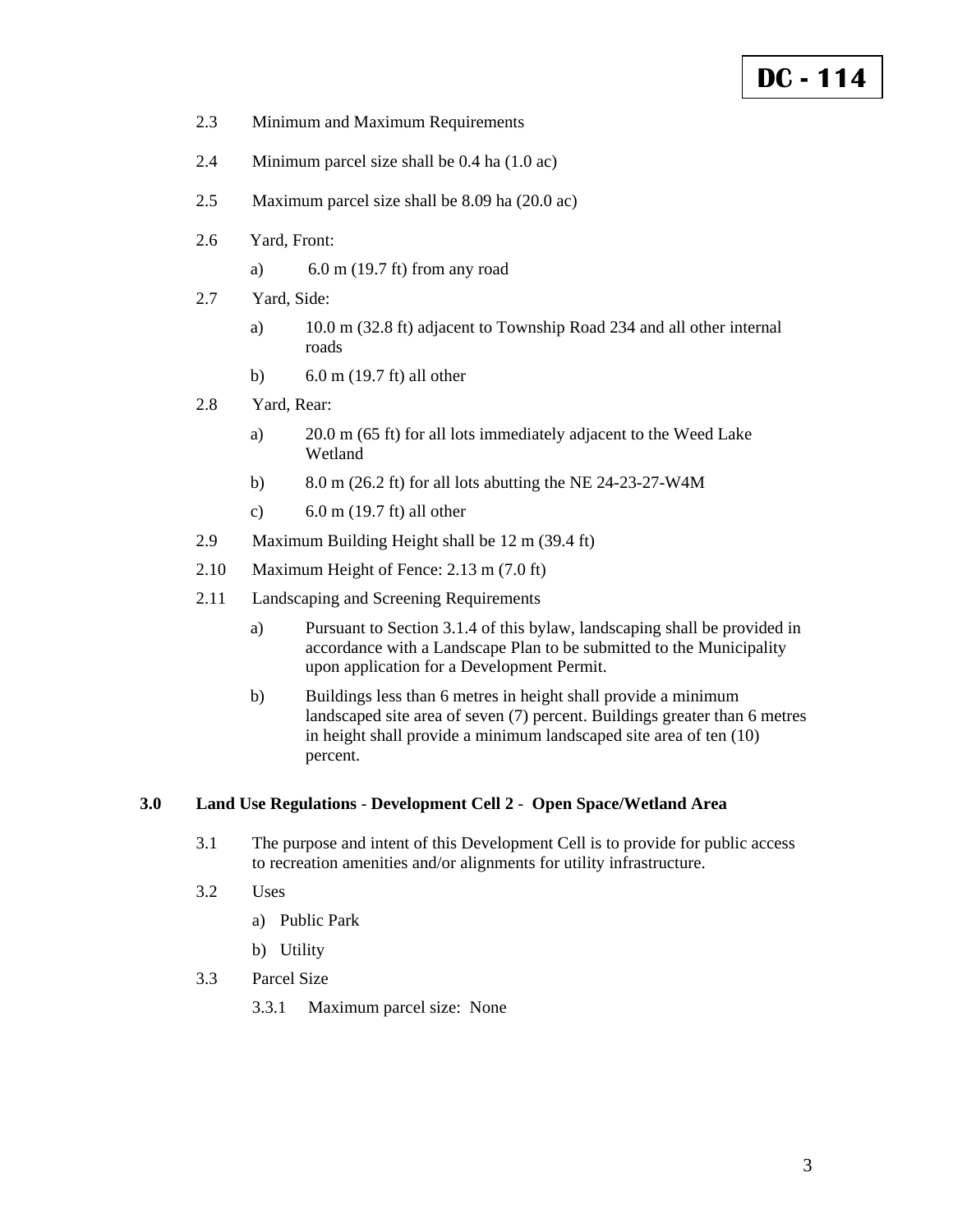### **4.0 Development Regulations**

- 4.1 No subdivision shall be endorsed, and no Development or Building Permits shall be issued for any purpose, until:
	- 4.1.1 The Owner has prepared a Stormwater Management Plan prepared by a qualified Professional Engineer licensed to practice in the Province of Alberta in a form and substance satisfactory to the Municipality and the Weed Lake Design Committee, and which shows that the development will not adversely affect the adjacent lands and/or Township Road 234.
	- 4.1.2 The Owner has submitted a Construction Management Plan completed by a qualified professional engineer licensed to practice in the Province of Alberta, satisfactory to the Municipality, which details amongst other items, erosion, dust and noise control measures and stormwater management during construction.
	- 4.1.3 A Final Grading Plan shall be prepared to the satisfaction of the Municipality prior to endorsement of any phase of development.
- 4.2 Development and Building Standards
	- 4.2.1 Landscaping
		- a) Landscaping shall be provided in accordance with a Landscape Plan prepared by a qualified professional to be submitted to the Municipality upon application for a Development Permit. The Landscape Plan shall identify the location, type and extent of all landscaping proposed for the lands. Within this landscaped area, there shall be a minimum of one (1) tree for every 50 square m (538.2 square feet) of gross area; a combination of deciduous trees with a minimum caliper of 2.5 inches; and, coniferous trees with a minimum height of 5 feet.
		- b) The Landscape Plan contemplated herein shall identify the location and extent of the landscaping areas, the plant material proposed and the methods of irrigation and maintenance of landscaped areas.
- 4.3 Controlled Appearance
	- a) Parking and loading facilities, where proposed, shall be provided for in accordance with the requirements of the Land Use Bylaw, except that parking shall be screened and/or integrated into building architecture and/or landscaped pursuant to 3.2.1 above, when it is located within the rear yard.
	- b) Signage shall be considered concurrently with a Development Permit application and may be integrated into building architecture and shall be consistent with the overall development theme. No back lit signs will be permitted.
	- c) No outside storage shall be permitted within the minimum yard setbacks.
	- d) Lighting shall be located, oriented and shielded to prevent adverse affects on adjacent properties.
	- 4.3.1 The design, character and appearance of any buildings, structures or signs proposed to be erected or located on the lands must be acceptable to the Development Authority having due regard to: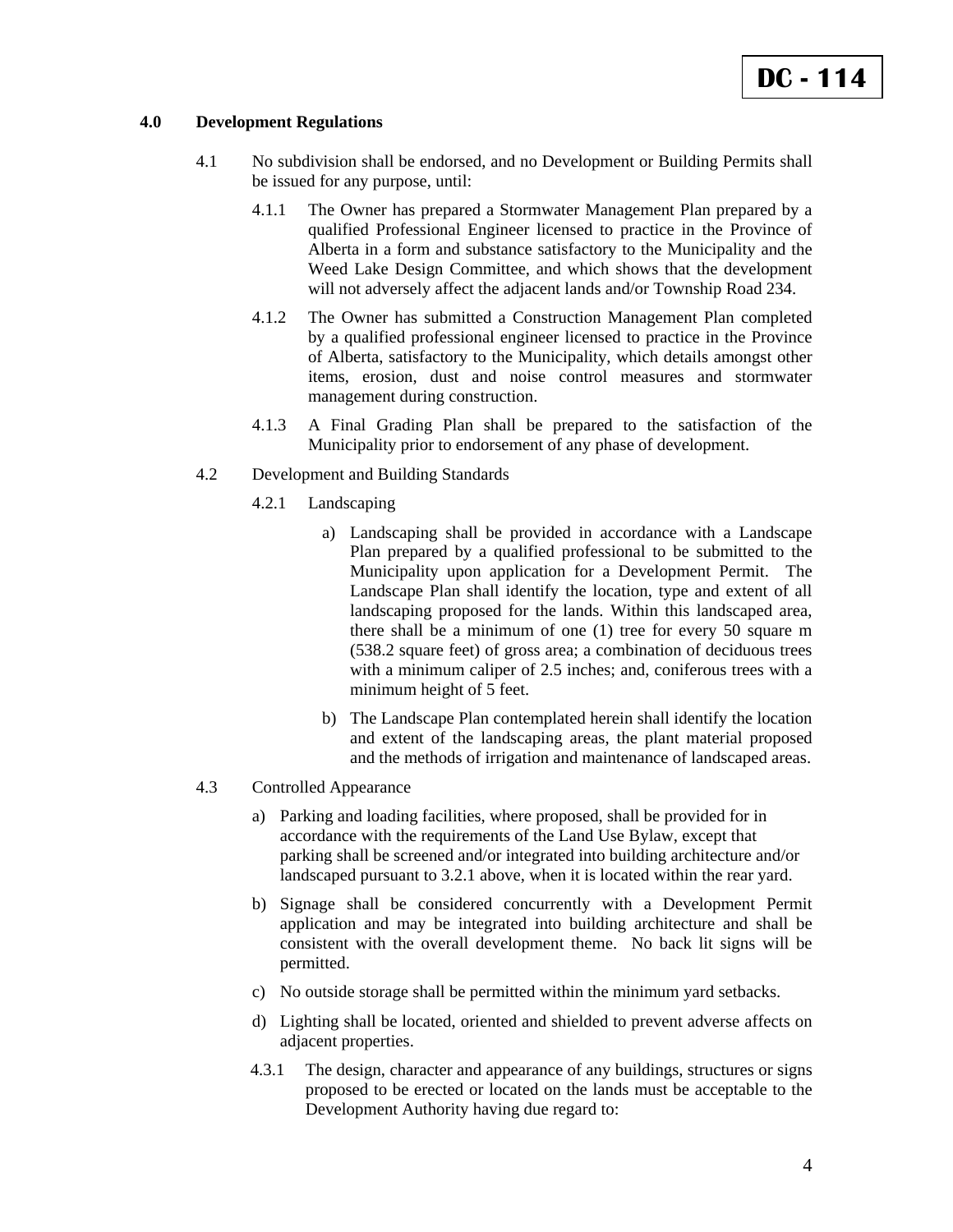- a) the compatibility with and the affect on adjacent properties and the surrounding area.
- 4.3.2 Building form should be consistent with the following:
	- a) building materials should reflect the architectural heritage of the surrounding rural landscape by emphasizing natural textures and/or original and historic building materials;
	- b) building massing should present a profile that is more horizontal than vertical to reflect the traditional rural building forms associated with agricultural communities;
- 4.4 Performance Standards
	- 4.4.1 No use within any building or structure on the lands shall cause or create air contaminants, water contaminants, visible emissions or particulate emissions beyond the lands or the building which contains them.
	- 4.4.2 No use or operation within a building shall cause or create the emission of odorous matter or vapour beyond the building which contains the use or operation.
	- 4.4.3 No use or operation on the lands or within a building shall cause or create the emission of toxic matter beyond the lands or the building which contains it. The handling, storage and disposal of any toxic or hazardous materials or waste shall be in accordance with the regulations of any government authority having jurisdiction.
	- 4.4.4 Garbage and waste material shall be stored in weatherproof and animalproof containers. Such containers shall be located within buildings or adjacent to the side or rear of buildings, and shall be screened from view by all adjacent properties and roadways, all to the satisfaction of the Development Authority.
	- 4.4.5 Uses and operations on the site which handle, store or utilize products which may be hazardous due to their corrosive, poisonous, flammable, or explosive characteristics shall comply with the applicable fire regulations of the Municipality or the regulations of any other government authority having jurisdiction and in accordance with any hazardous materials or emergency management plan that may be require by the Municipality, and as defined in a Development Permit.
	- 4.4.6 Fire protection measures shall be provided as may be required by the Municipality and included in a Development Permit.

#### **5.0 Definitions**

- 5.1 **"Development Cell"** means an area of land containing uses as defined and prescribed by this Bylaw.
- 5.2 **"Garden Centre"**  a development where the growing, cultivation, storage, distribution, and retail of plants and related goods are carried out primarily within an enclosed building.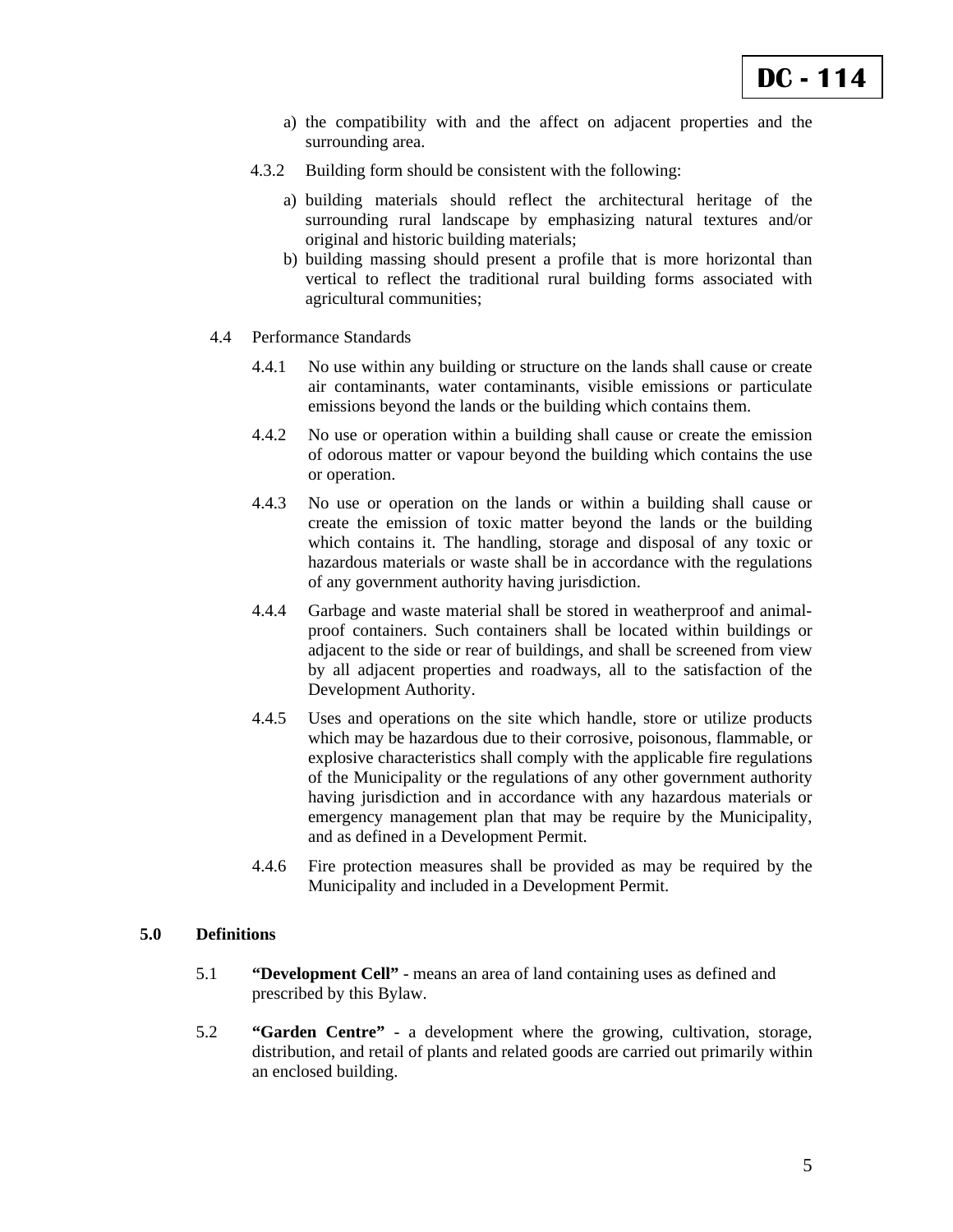- 5.3 **"Light Manufacturing"**  a development where the manufacturing, fabricating, processing, assembly, production or packaging of materials, goods or products are carried out primarily within an enclosed building, which do not cause or create air contaminants, visible and particulate emissions, odorous matter, noise or matter beyond the building that contains the use or operation.
- 5.4 **"Mini Storage"**  a building that includes cubical space that can be leased or rented by the public for the storage of goods, products, or equipment.
- 5.5 **"Recreational Vehicle Storage"**  an area that includes space that can be leased or rented by the public for the storage of recreational vehicles that are operational and in good repair.
- 5.6 **"Wholesale Outlet"** -- a development where the storage, distribution, and sale of goods in large quantities / bulk to retailers, not individual consumers, are carried out primarily tithing an enclosed building.
- 5.7 Terms not defined above have the same meaning as defined in Section 9.0.0 of Land Use Bylaw C-4841-97.

### **6.0 Implementation**

6.1 The bylaw comes into effect upon the date of its third and final reading.

## **DIVISION 4 File: 03224003/006/015** - **2004-RV-175**

First reading passed in open Council, assembled in the City of Calgary, in the Province of Alberta, on Tuesday, November 7, 2006 on a motion by Councillor McLean.

Second reading passed in open Council, assembled in the City of Calgary, in the Province of Alberta, on Tuesday, December 12, 2006, on a motion by Councillor Habberfield.

Third and final reading passed in open Council, assembled in the City of Calgary, in the Province of Alberta, on Tuesday, December 12, 2006, on a motion by Councillor Boehlke.

\_\_\_\_\_\_\_\_\_\_\_\_\_\_\_\_\_\_\_\_\_\_\_\_\_\_\_\_\_ \_\_\_\_\_\_\_\_\_\_\_\_\_\_\_\_\_\_\_\_\_\_\_\_\_\_\_\_\_

REEVE OR DEPUTY REEVE **ALL SECRETARY** MUNICIPAL SECRETARY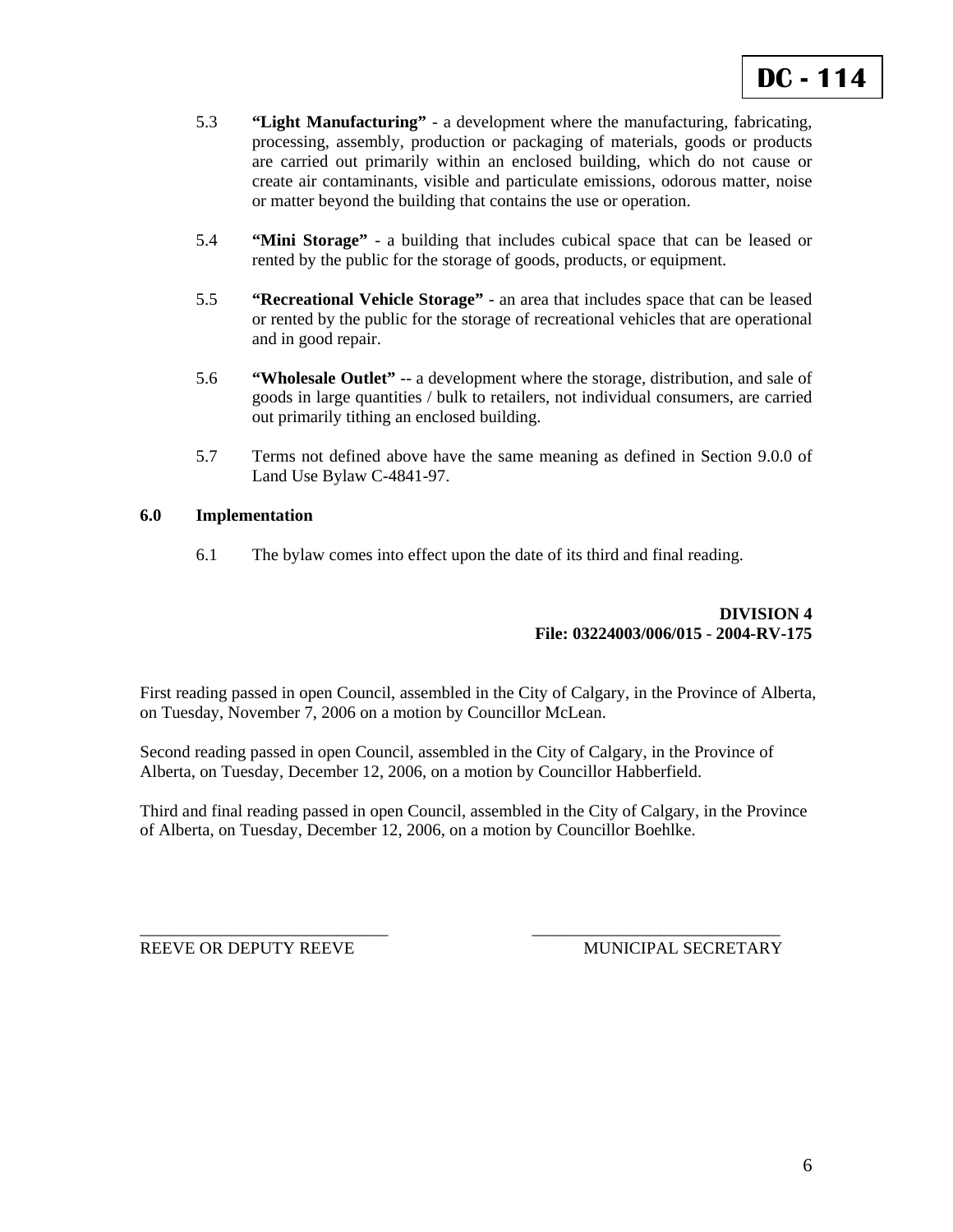